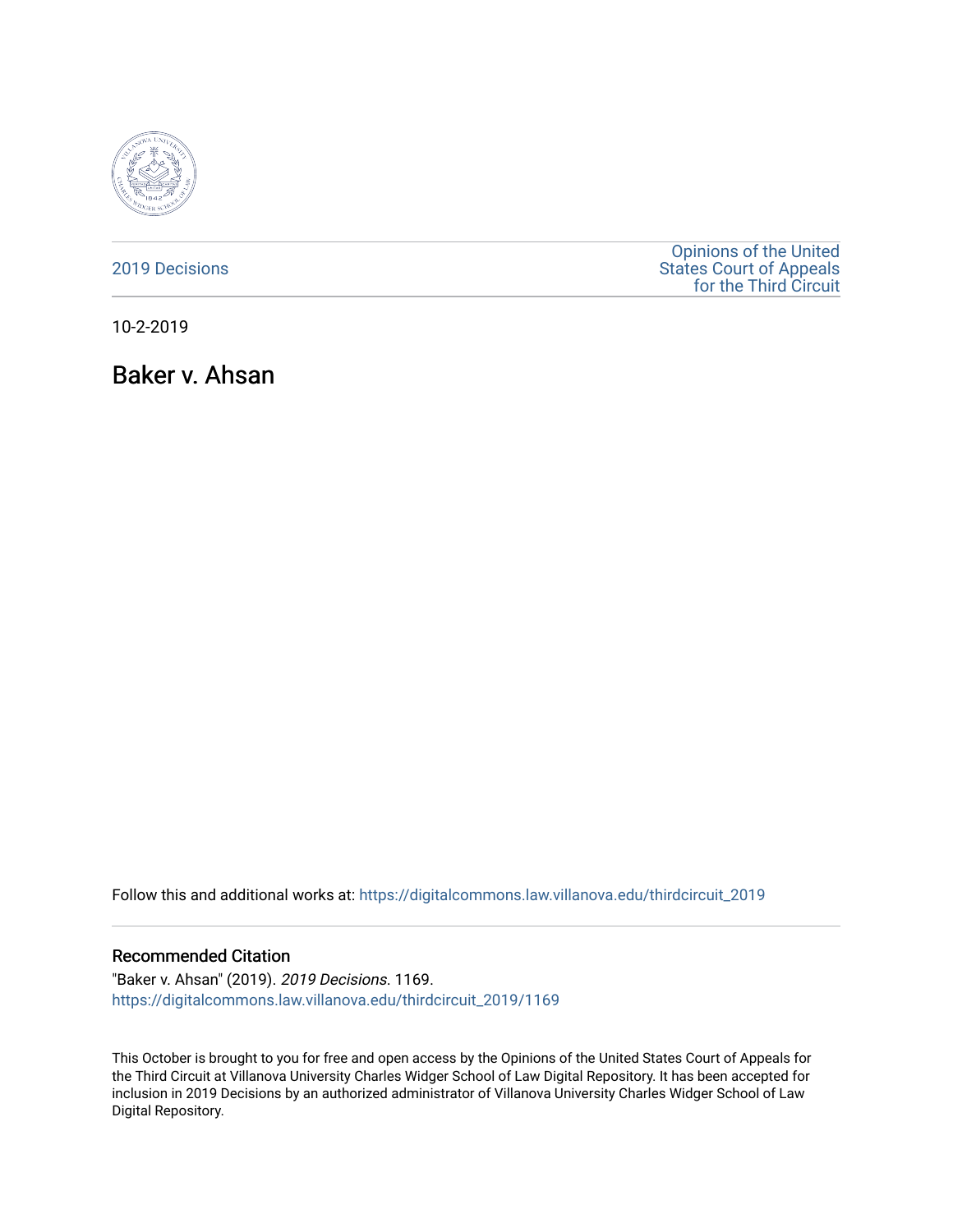#### **BLD-284 NOT PRECEDENTIAL**

# UNITED STATES COURT OF APPEALS FOR THE THIRD CIRCUIT

No. 19-1389

## RALPH BAKER, Appellant

v.

ABU AHSAN, M.D.; IHUMMA NAACHUKU, Medical Doctor; MICHAEL PIECUCH, MD; DR. RUSSELL FEIRD, Urologist St. Francis; STEVEN JOHNSON, Administrator; ST. FRANCIS MEDICAL CENTER UNIVERSITY HOSPITAL CORRECTIONAL MEDICAL SERVICES; RUTGERS UNIVERSITY; BARMAN VLADISLAV, Medical resident at the University Hospital in Newark, New Jersey; MARCI L. MARSKER, Clinical Administrator at the University of Medicine and Dentistry of New Jersey ("UMDNJ"); KATHY TRILLO, employee of UMDNJ; NEW JERSEY DEPARTMENT OF CORRECTIONS, NJDOC; GARY M. LANIGAN, Commissioner of NJDOC; JEREMY BURG, A nurse employed by Rutgers; LACE CARTER, A nurse employed by Rutgers; CORRECTIONAL MEDICAL SERVICES, CMS, a provider of inmate healthcare for the NJSP; ALEJANDRINA SUMICAD, Employee of UMDNJ; SUSAN SPANGLER, Employee of UMDNJ; VLADISLAV BARGMAN

> On Appeal from the United States District Court for the District of New Jersey (D.C. Civil Action No. 3-14-cv-07583) District Judge: Honorable Peter G. Sheridan

Submitted for Possible Dismissal Pursuant to 28 U.S.C. § 1915(e)(2)(B) or Summary Action Pursuant to Third Circuit LAR 27.4 and I.O.P. 10.6 September 19, 2019

Before: AMBRO, KRAUSE and PORTER, Circuit Judges

(Opinion filed: October 2, 2019)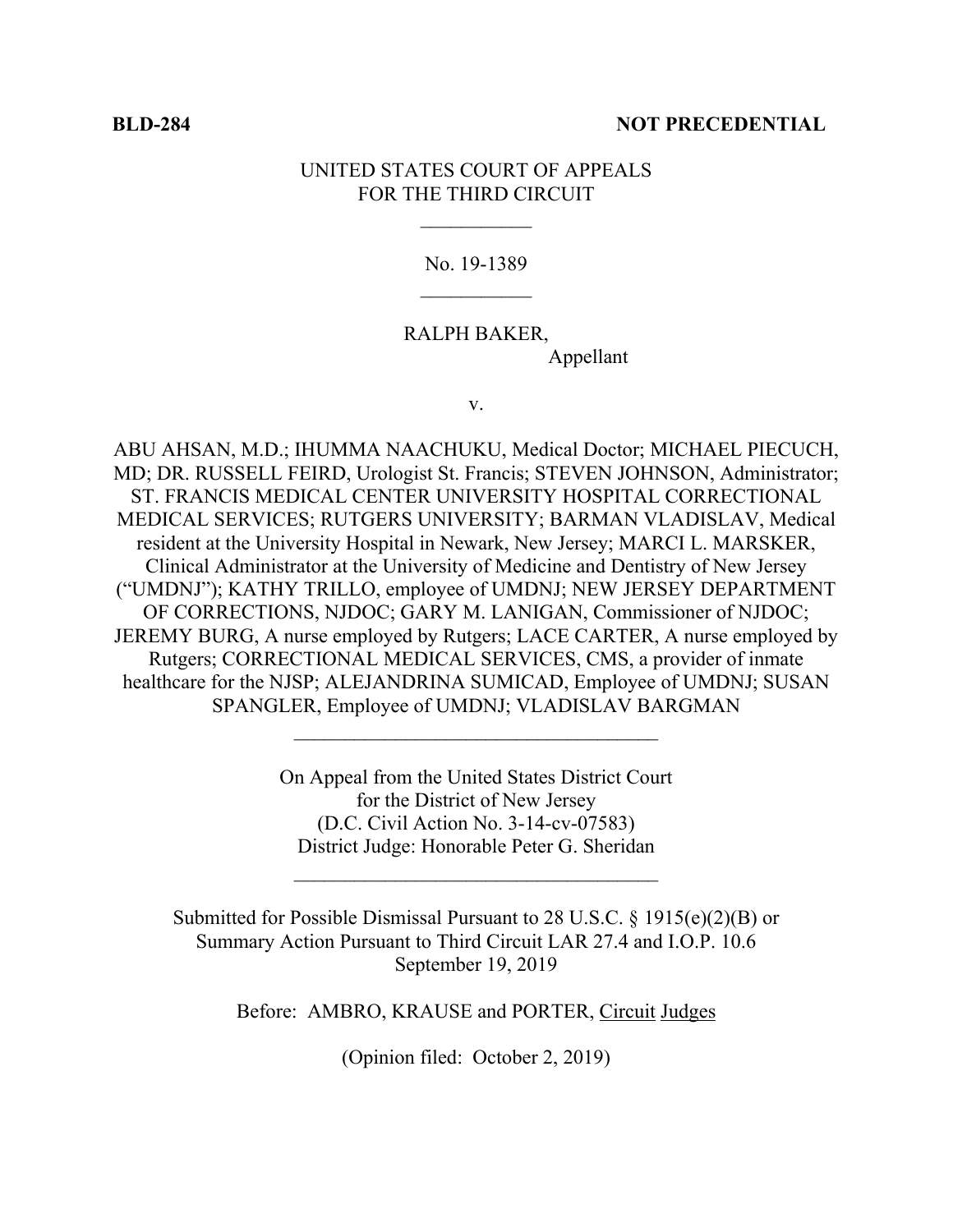### OPINION\*

 $\frac{1}{2}$ 

## PER CURIAM

Ralph Baker appeals the dismissal of his suit for failure to state a claim. Because this case does not present a substantial question, we will summarily affirm. See 3d Cir. L.A.R. 27.4; 3d Cir. I.O.P. 10.6.

Baker filed his complaint and an application to proceed in forma pauperis ("IFP") in December 2014. The District Court rejected Baker's first two attempts to submit a complaint. Baker filed a third amended complaint ("TAC") in April 2017. Baker alleged that the eighteen named defendants failed to timely diagnose and treat him for a variety of ailments, including prostate cancer, while he was incarcerated. The District Court granted Baker's IFP motion, but partially dismissed several claims and defendants from the action for failure to state a claim under 28 U.S.C.  $\S$  1915(e)(2)(B)(ii). See Dkt. #49. The case moved forward as to the other defendants and claims. Subsequently, defendants Dr. Vladislav Bargman and St. Francis Medical Center, Inc. ("St. Francis") filed motions to dismiss for failure to state a claim.<sup>1</sup> See Dkt.  $#66, #77$ ; Fed. R. Civ. P. 12(b)(6). Both Dr. Bargman and St. Francis generally argued that Baker's TAC was confusing,

<sup>\*</sup> This disposition is not an opinion of the full Court and pursuant to I.O.P. 5.7 does not constitute binding precedent.

<sup>&</sup>lt;sup>1</sup> St. Francis also moved to dismiss for lack of subject matter jurisdiction and insufficient service of process. See Fed. R. Civ. P. 12(b)(1) and (5).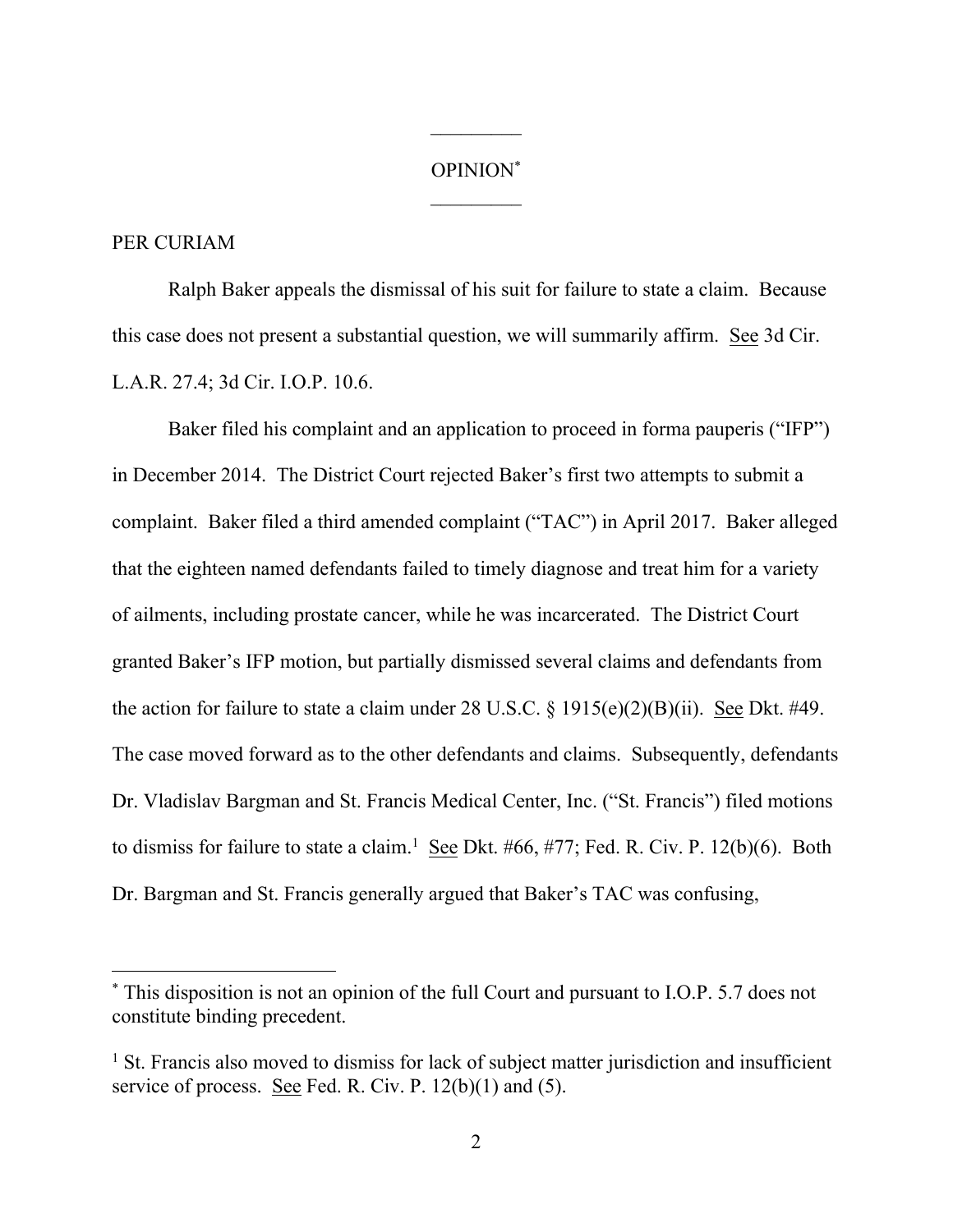unintelligible, and generally hard to decipher—making it impossible to discern what claims were alleged against them. The District Court granted Dr. Bargman's motion without prejudice on May 21, 2018. See Dkt. #80. The District Court gave Baker leave to file a fifth amended complaint<sup>2</sup> within thirty days of its order, but Baker failed to do so. Baker filed a motion for injunctive relief. Dkt. #91. After oral arguments were held, Dr. Bargman filed a motion to dismiss with prejudice. Dkt. #98.

The District Court ultimately granted St. Francis's and Dr. Bargman's motions to dismiss, while denying Baker's motion for injunctive relief. The District Court noted that it had dismissed the federal claims against St. Francis in its previous order (Dkt. #49), and held that "the complaint is too rambling and incoherent to plausibly infer a state tort claim against the hospital even under the most lenient of pleading standards." Dkt. #100 at 6. The court noted that Baker had been given numerous opportunities to submit a coherent complaint and held that granting further opportunity to amend would be futile. Similarly, the District Court dismissed the claims against Dr. Bargman for Baker's failure to file a fifth amended complaint, noting that Baker had provided no reason for failing to comply with its previous order (Dkt. #80) that had directed him to do so. Finally, the District Court reasoned that because it was dismissing Baker's complaint for failure to state a claim, it followed that his motion for injunctive relief should be dismissed, as he had not shown a likelihood of success on the merits. Baker timely appealed.

We have jurisdiction to review the District Court's judgment pursuant to 28

 $\overline{a}$ 

<sup>&</sup>lt;sup>2</sup> Baker filed a fourth amended complaint on May 5, 2017, but it was stricken by order entered on May 26, 2017. Dkt. #46.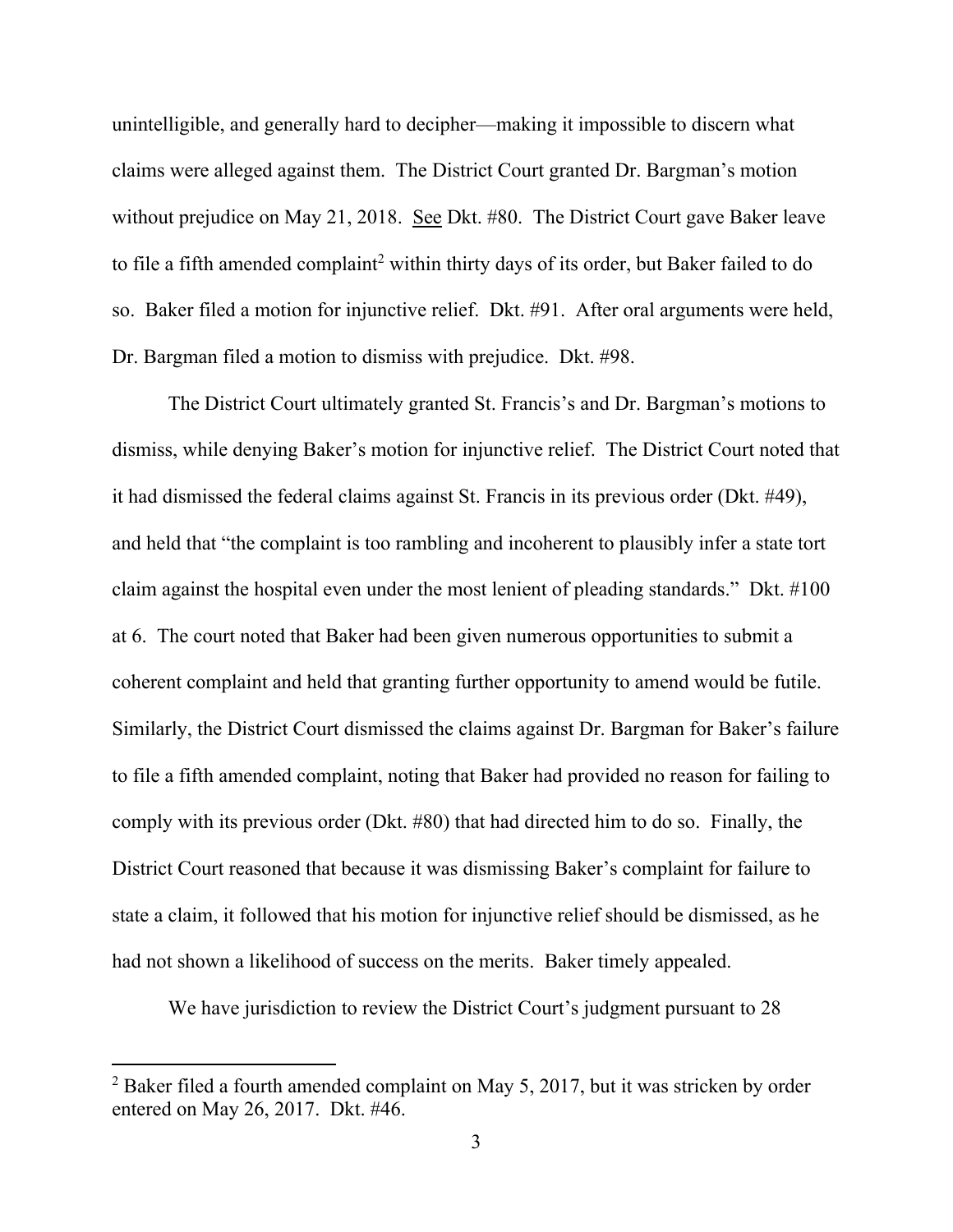U.S.C. § 1291. We review de novo the District Court's grant of the motions to dismiss pursuant to Rule 12(b)(6). See Newark Cab Ass'n v. City of Newark, 901 F.3d 146, 151 (3d Cir. 2018). "We review the denial of a preliminary injunction for an abuse of discretion, an error of law, or a clear mistake in the consideration of proof." Kos Pharm., Inc. v. Andrx Corp., 369 F.3d 700, 708 (3d Cir. 2004) (internal quotation marks omitted).

"[A] complaint must contain sufficient factual allegations, taken as true, to 'state a claim to relief that is plausible on its face.'" Fleisher v. Standard Ins. Co., 679 F.3d 116, 120 (3d Cir. 2012) (quoting Bell Atl. Corp. v. Twombly, 550 U.S. 544, 570 (2007)). We accept all factual allegations in the complaint as true and construe those facts in the light most favorable to the plaintiff. Id. Although pro se complaints are held to "less stringent standards than formal pleadings drafted by lawyers," pro se litigants are still required to assert sufficient facts in their complaints to support a claim. Mala v. Crown Bay Marina, Inc., 704 F.3d 239, 244–45 (3d Cir. 2013) (quoting Haines v. Kerner, 404 U.S. 519, 520 (1972)).

Upon our review of the TAC, we come to the same conclusion as the District Court. Quite simply, Baker's TAC consists of vague allegations of wrongdoing that are insufficient to state a claim. See Ashcroft v. Iqbal, 556 U.S. 662, 678 (2009) (noting that, while the pleading standard of Rule 8 does not require detailed factual allegations, it requires "more than an unadorned, the-defendant-unlawfully-harmed-me accusation," and that a complaint is insufficient "if it tenders 'naked assertions' devoid of 'further factual enhancement'" (quoting Twombly, 550 U.S. at 555, 557)). Indeed, the TAC does not sufficiently inform St. Francis or Dr. Bargman of the claims leveled against them,

4